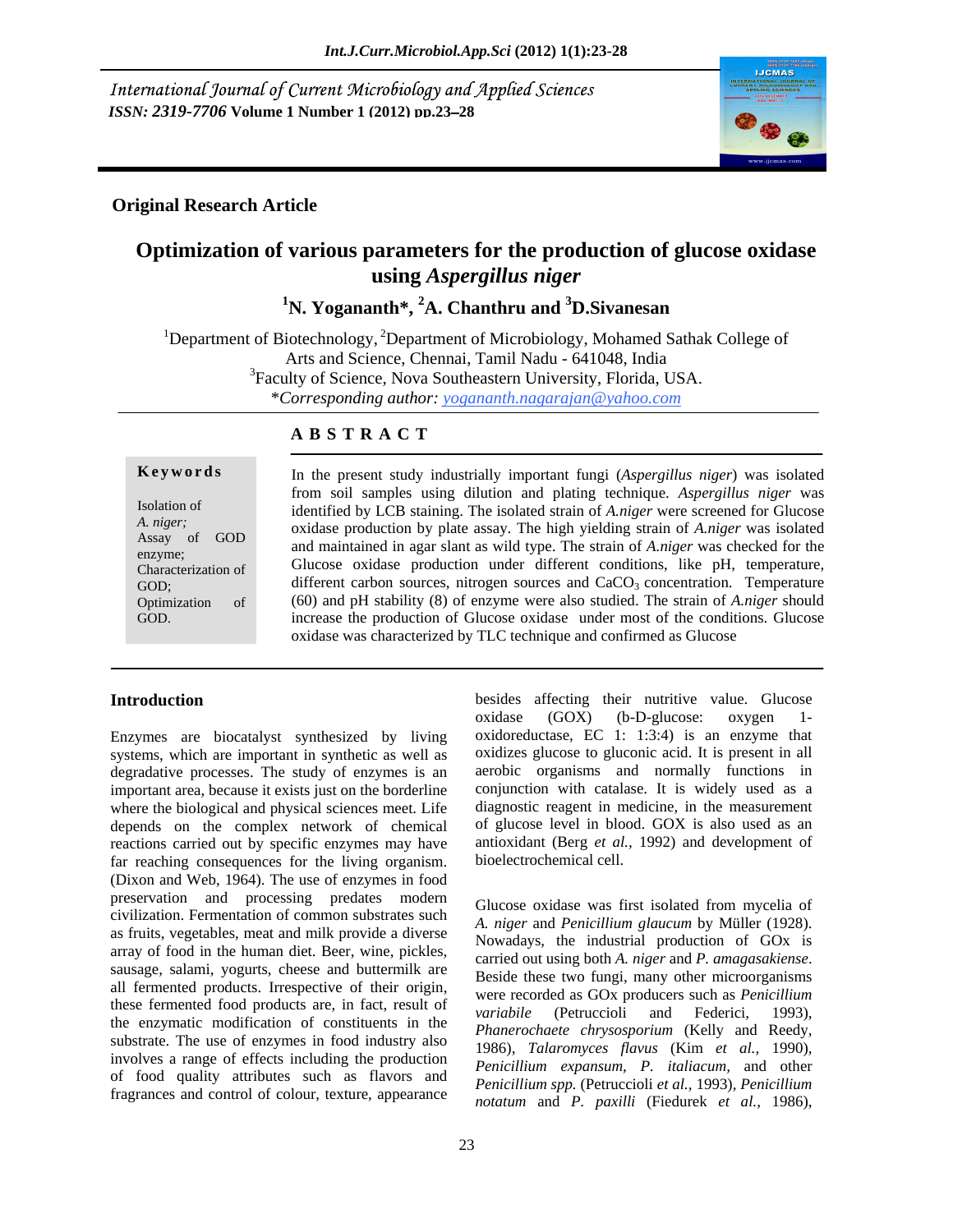*Penicillium pinophilum* (Rando, *et al.,* 1997) but in centrifuged at 2000 rpm for 10 minutes.The

The present study was carried out to isolate an colour developed was read at 645 nm using reagent industrially important fungi from soil sample. The blank. Then O.D value was obtained and compared soil sample collected from sampling spot was with the standard graph which was plotted using BSA processed using serial dilutions and plating methods. as standard and the concentration of unknown The colonies observed on the PDA and RBA plates were transferred on to the growth medium amended with cellulose as sole carbon source. The growth medium used was as Basal fermentation medium. The clear zone observed around the colony was the The GOD activity was determined by titration indication Glucose oxidase production. method under the following conditions. 1 ml of

The fungi was inoculated into the Basel fermentation medium and incubated at room temperature for ten<br>days and enzyme activity and protein production was<br>mixture was titrated to red end point by 0.1 M days and enzyme activity and protein production was

| <b>Basal fermentation medium</b> |          | was V ml. the blank assay was performed under the |
|----------------------------------|----------|---------------------------------------------------|
| Glucose                          |          | same conditions.                                  |
| Urea                             |          |                                                   |
| $K_2HPO_4$                       |          | Effect of varoius parameters on Glucose oxidase   |
| CaCO <sub>3</sub>                | 0.08     | production                                        |
| Agar                             | 20.0     |                                                   |
| Distilled water                  | $200$ ml | Influence of nH on Clusses ovidese production     |

### **Preparation of Basel fermentation medium**

Soil derived *A. niger* along with wild type was<br>first test tube was maintained as blank. Tubes from 4 subjected to submerged fermentation for enhanced production of glucose oxidase. Basal fermentation media comprising (g/100mL) glucose 4, Urea 0.3, KH2PO4 0.6 and CaCO3 0.04, initial pH 5, temperature 30°C was inoculated by 5% inoculum and placed on an orbital shaking at 120 rpm for 36 h (Zia, 2007). Crude product was filtered using Whatman filter paper No. 1 and centrifuged for 15 min. at 10, 000 rpm and  $-10\degree$ C in order to remove the Furthermore, different growth conditions (carbon and nitrogen sources, different salts and other conditions) for the wild strain were inspected to meet the higher

## **Estimation of Proteins Extimation of Proteins**

Total proteins in plant samples were estimated by the **production** methods of Lowry's *et al.*(1951). 5ml of the sample

lower concentrations compared to the main industrial supernatant was collected for protein estimation. For producer strains. test 0.2 ml of diluted sample was taken and made up **Materials and Methods each tube including blank and it was allowed to stand Isolation of fungi** reagent was added to all tubes with continuous to 1 ml with distilled water. Add 5 ml of reagent C to for 10 minutes. Exactly 0.5 ml of diluted Folin's shaking and allowed to stand for 30 minutes. The protein was calculated.

### **Measurement of Glucose oxidase assay**

**Fermentation Solium** acetate buffer pH 5.6 containing 2% glucose. standard HCL solution using phenolphthalein as an standard HCL solution using phenolphthalein as an **Basal fermentation medium (g/l)** was V ml. the blank assay was performed under the Glucose 8.0 Same conditions. enzyme solution was added to 25 ml of 60 Mm The mixture was shaken for 1 hr in air at 30ºC in a rotatary shaker at 200 rpm. Sodium hydroxide solution was added to stop the reaction. The resulting mixture was titrated to red end point by 0.1 M indicator. The volume of added standard HCl solution

### $K_2$ HPO<sub>4</sub> 1.2 **Effect of varous parameters on Glucose oxidase**  $CaCO3$  0.08 **production** same conditions**. Effect of varoius parameters on Glucose oxidase production**

## Distilled water 200 ml **Influence of pH on Glucose oxidase production**

One set of 5 test tubes were taken for wild type. 10ml of sterile Basel fermentation broth in 5 test tubes. The first test tube was maintained as blank. Tubes from 4 to 8 were adjusted for pH 4, 5, 6, 7 and 8. The test tubes were inoculated with wild strain. The tubes were incubated at 30ºC for 96 hours. After the incubation GOD assay was carried out.

### **Influence of different temperature on Glucose oxidase production**

biomass (Gromada and Fiedurek, 1997). Since  $\frac{1997}{2}$  is the set of  $\frac{1997}{2}$  is the tubes were taken for what found the set of  $\frac{1997}{2}$  is the set of  $\frac{1997}{2}$  is the set of  $\frac{1997}{2}$  is the set of  $\frac{19$ yield of glucose oxidase.<br>hours. After the incubation Glucose oxidase assay was One set of 5 test tubes were taken for wild. 10ml of from 1 to 5 were marked as 25, 30, 35, 40 and 45ºC respectively. The first sets of test tubes were inoculated wild strain. All the tubes were incubated at 30ºC for 96 carried out.

### **Influence of carbon source on Glucose oxidase production**

The BFM was altered with various carbon sources to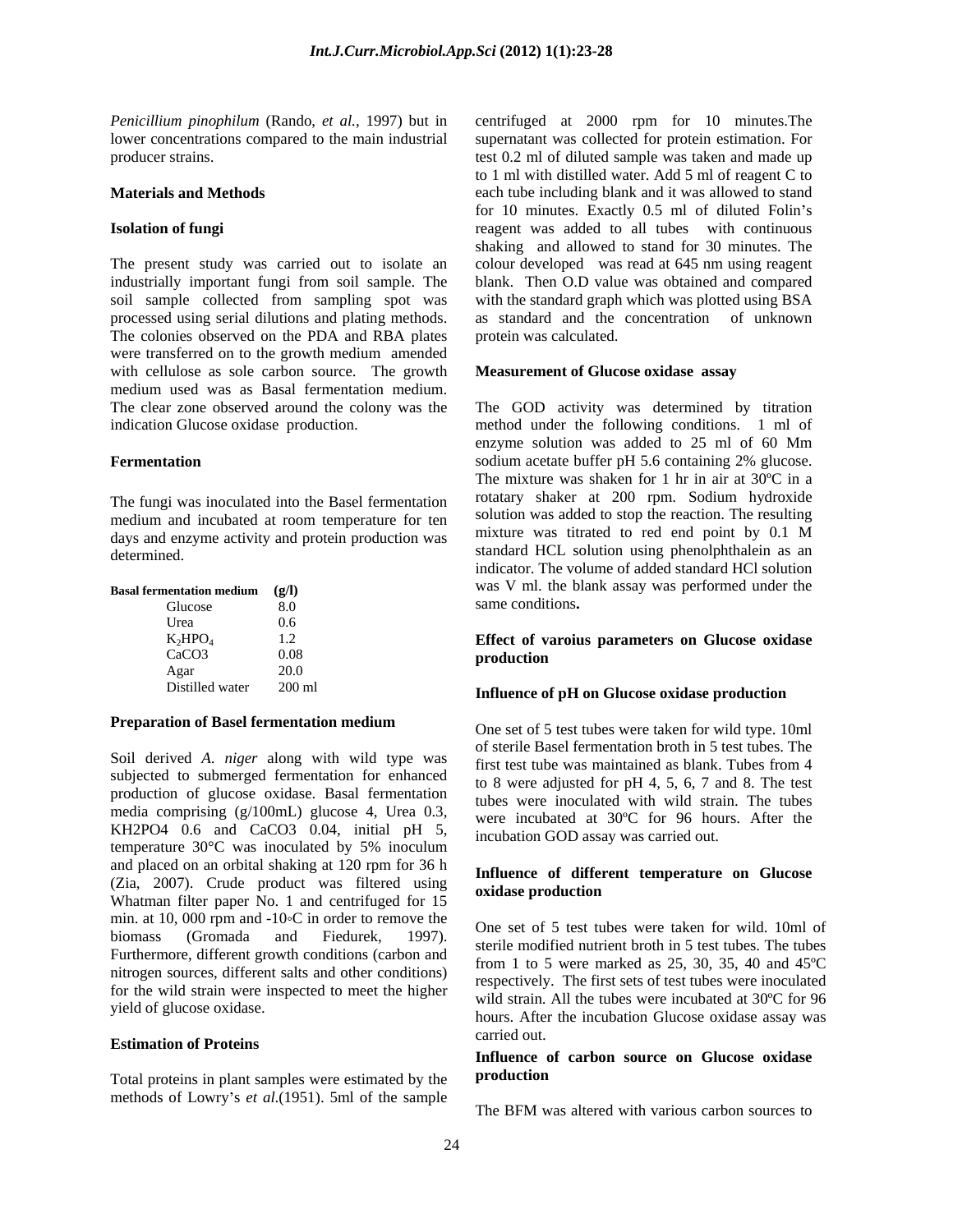find out the effect of different carbon sources on Inoculated medium was centrifuged at 5000rpm and Glucose oxidase production. The carbon sources used supernatant enzyme fluid were only taken. To the for the alteration were maltose, lactose, sucrose, enzyme 1ml and 2 ml of buffer were added in a fructose and starch. To find out optimum series of test tubes and kept at 30ºC for 30 minutes concentration carbon substrates required for the the Glucose oxidase producing strain were tested. production of Glucose oxidase. The test tubes were inoculated with wild strain. The corresponding tubes were incubated at 30ºC for 96 hours. After the

# **Influence of nitrogen source on Glucose oxidase**

The BFM was altered with various nitrogen sources from its usual ingredients. The nitrogen sources used for the alteration were peptone, yeast extract, NaNo<sub>3</sub>, thermal stability of the enzyme was noted.<br>potassium nitrate, and nutrient broth the altered inoculation medium was prepared. The first sets of test tubes were inoculated wild strain. The second sets of tubes were inoculated wild strain. The second sets of **Separation of Glucose oxidase by thin layer** test tubes were inoculated with mutant strain. The **chromatography** corresponding tubes were incubated at 30ºC for 96 hours. After the incubation Glucose oxidase assay was

# **Influence of CaCO3 concentrations on Glucose**  were heated and allowed to dry at room temperature

*A.niger* taken into test tube containing inoculum medium was grown in BFM supplemented with The moisture was removed and the absorbent were various concentrations of CaCO3 (0.5, 1.0, 1.5, 2.0., activated on the plate. The plates were dried and can 2.5%). All the inoculated test tubes were incubated at be stored in a dessicator to prevent moisture 30ºC for 96 hrs. Then enzyme assay was performed

*A.niger* taken into test tube containing inoculum medium was grown in BFM supplemented with various incubation periods (24, 48, 72, 96, 120 hrs). All the inoculated test tubes were incubated at 30ºC for 96 hrs. Then enzyme assay was performed after incubation period. **Results and Discussion** 

# **Stability of Glucose oxidase enzyme pH stability of**

The optimum pH of the enzyme was determined was minutes at 30°C and then assayed for the residual done by activity for determining its pH stability.

### **Thermal stability of the enzyme**

incubation Glucose oxidase assay was carried out. The medium was centrifuged at 5000rpm and **production**  series of test tubes and incubated at different supernatant enzyme fluid was only taken. To the enzyme 1ml and 2ml of Tris acetate buffer was added to make the pH 7. These preparations were taken in a temperature, from 40ºC to 80ºC and the incubation temperature various from 30minutes. This test was done in Glucose oxidase producing strain and the thermal stability of the enzyme was noted.

# **chromatography**

carried out. surface. The silica slurry was prepared and poured on **oxidase production because the plates** of 5-30 minutes. The plates were heated in an oven a Dry clean glass plates were placed over a plain the glass slide with thickness of 0.25mm. The Plates 100ºC to 120ºC for 1-2 hrs.

after incubation period. applied by means of a micropipette or syringe as a **Influence of different incubation periods on** allowed to dry so that spotting can be done repeadly **Glucose oxidase production** *production production production production production production production production production production production production production* medium was grown in BFM supplemented with observed in wild of *A.niger* and Rf values were The moisture was removed and the absorbent were adsorption. The enzyme samples and standard were small spots. All the spots should be placed at equal distance from one end of the plate. The samples were sprayed with 5% Aniline-diphenylamine.The plates were kept in a oven at 100ºC. The brown colour spots measured.

## **Results and Discussion**

## **Screening of Gluco oxidase producing organisms**

**the enzyme** Soil samples collected from rhizosphere soils were using different pH buffer (i. e) using acetete (pH 5-9), fermentation medium were isolated. (Table.1). The The purified buffers was incubated in these 30 above results was accepted with previous studies analysed for Glucose oxidase producing fungi. Colonies observed with zone of utilization on Basel Hamilton *et al* (1999) Cordeiro *et al* (2002).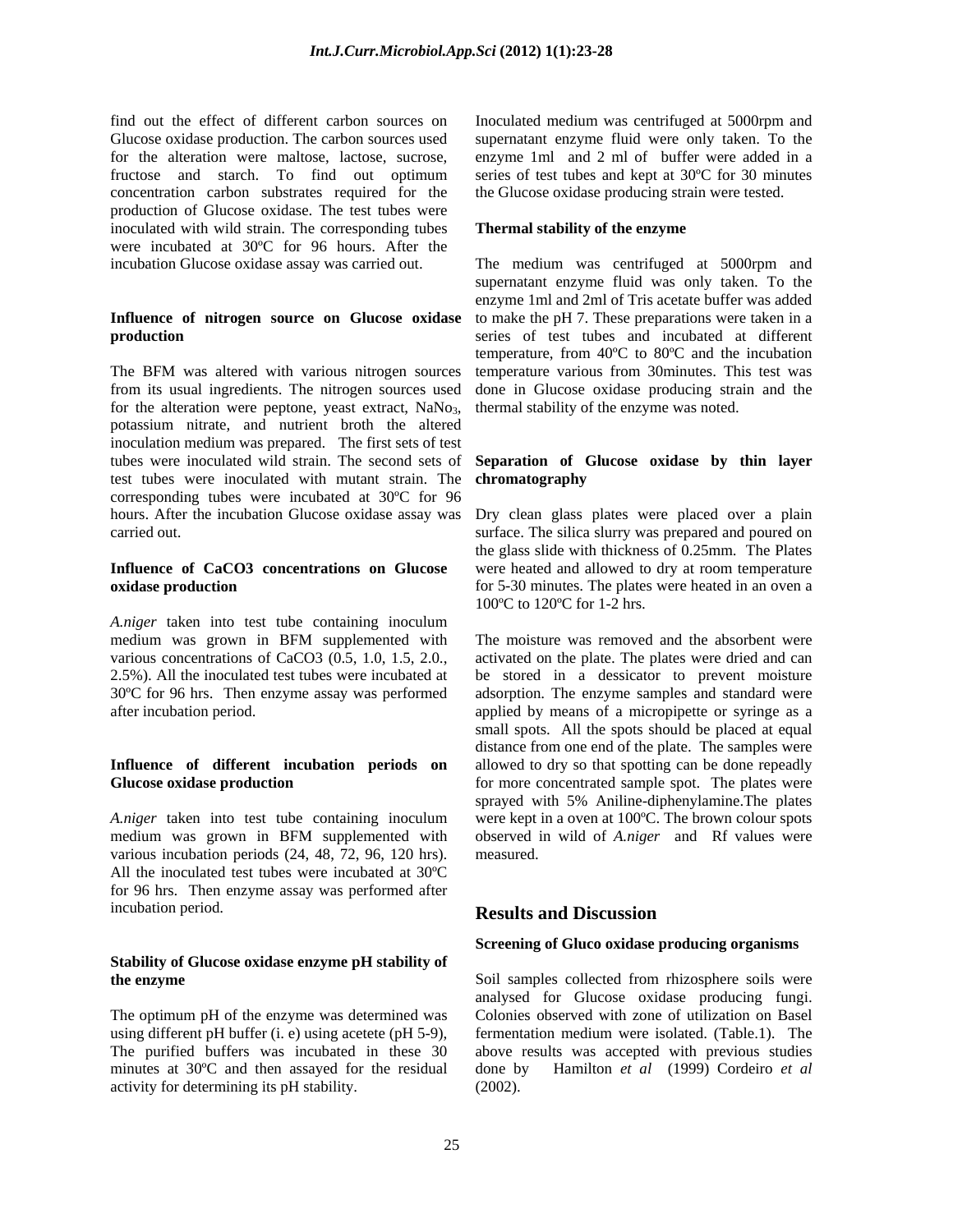| SI.<br>$\text{GOD}^*$<br><b>Soluble</b><br><b>Soluble</b><br><b>Time</b><br>Sl.No<br>Protein<br><b>Enzyme activity</b><br>Carbon<br>No<br><b>Activity</b><br>$sugar*$<br>protein<br>(hours)<br>(IU/ml)<br>(mg/ml)<br>sources<br>2.70<br>08.05<br>24<br>1.65<br>3.92<br>2.83<br>Peptone<br>$\sim$<br>4.00<br>48<br>09.53<br>2.66<br>2.60<br>∠<br>Yeast<br>2.66<br>∼<br>72<br>$\sim$<br>2.00<br>10.40<br>1.60<br>extract | of A.niger |  |  | production by A.niger |  |
|------------------------------------------------------------------------------------------------------------------------------------------------------------------------------------------------------------------------------------------------------------------------------------------------------------------------------------------------------------------------------------------------------------------------|------------|--|--|-----------------------|--|
|                                                                                                                                                                                                                                                                                                                                                                                                                        |            |  |  |                       |  |
|                                                                                                                                                                                                                                                                                                                                                                                                                        |            |  |  |                       |  |

# **Influence of carbon sources on Gluco oxidase**

To evaluate the influence of different carbon sources of GOD production using *A.niger* culture was inoculated in production media containing lactose, starch, maltose, sucrose and fructose. Among this five carbon sources more amount of GOD was five carbon sources more amount of GOD was  $(3a)$  ( $\frac{1}{2}$ ),  $\frac{1}{2}$ ),  $\frac{1}{2}$   $\frac{1}{2}$   $\frac{1}{2}$   $\frac{1}{2}$ assayed in maltose containing media. Maximum GOD activity was observed in maltose containing medium with 2.66 IU/ml(Table.2). This was agreed with earlier reports by (Rajanakanth and Ravi, 1998). *Myceliophora thermophilia* D 14 (Sadhukhan *et al.*, <sup>111</sup> uns, maximum giucose oxidase production was observed in 1% with 4.0 IU/ml. The low level of 1990), *Aspergillus fumigatus* (Goto *et al.*, 1998), *Rhizopus* sp. (Cruz *et al.*, 1997).<br>*Rhizopus* sp. (Cruz *et al.*, 1997).

production by *A.niger* 

| Sl.No | Carbon   | <b>Enzyme</b>    | <b>Protein</b> |
|-------|----------|------------------|----------------|
|       | sources  | activity (IU/ml) | (mg/ml)        |
|       | Maltose  | 2.6              | 1.94           |
| 2     | Lactose  | 7.0              | 1.74           |
| 3     | Sucrose  | 0.66             | 1.96           |
| 4     | Starch   | 1.30             | 3.16           |
|       | Fructose | 1.16             | 2.74           |

# **Influence of nitrogen sources on Gluco oxidase**

Another set of experiment was carried out to find out which nitrogen source influence the glucose oxidase production by *A.niger.* Different sets of media were prepared containing nitrogen sources such as peptone, yeast extract,  $NaNO<sub>3</sub>$ , Potassium nitrate and nutrient broth. Each nitrogen source had individual influence glucose oxidase production in wild type. Potassium nitrate containing media showed higher glucose oxidase production with 3.5 IU/ml (Table.3).

**Table -1** Glucose oxidase fermentation behaviour **Table 3** Effect of various Nitrogen sources on GOD production by *A.niger* 

| Sl.    | Time       | $GOD^*$         | Solubl | <b>Soluble</b>                               | Sl.No | Carbon       | <b>Enzyme activity</b> | Protein |
|--------|------------|-----------------|--------|----------------------------------------------|-------|--------------|------------------------|---------|
| No     | (hours)    | <b>Activity</b> | sugar* | protein                                      |       | sources      | (IU/ml)                | (mg/ml) |
|        | -24        | 1.65            | 08.05  | 270<br>2.10                                  |       | Peptone      | 2.83                   | 3.92    |
|        | 48         | 2.66            | 09.53  | 4.00                                         |       | Yeast        | 2.66                   | 2.60    |
|        | 72         | 2.00            | 10.40  | 1.60                                         |       | extract      |                        |         |
| *mg/ml |            |                 |        |                                              |       | Sodium       | 0.82                   | 2.36    |
|        |            |                 |        |                                              |       | Nitrate      |                        |         |
|        |            |                 |        |                                              |       | Potassium    | 3.50                   | 2.34    |
|        |            |                 |        | Influence of carbon sources on Gluco oxidase |       | nitrate      |                        |         |
|        | production |                 |        |                                              |       | Nutrient     | 1.66                   | 2.54    |
|        |            |                 |        |                                              |       | <b>Broth</b> |                        |         |

This was agreed with earlier reports by (Rajanakanth and Ravi, 1998). *Myceliophora thermophilia* D 14 (Sadhukhan *et al.*, 1990), *Aspergillus fumigatus* (Goto *et al.,* 1998), *Rhizopus* sp (Cruz *et al.*, 1997).

### **Effect of CaCO3 on a Gluco oxidase production**

In this, maximum glucose oxidase production was observed in 1% with 4.0 IU/ml. The low level of glucose oxidase production was observed in 2.5% with 0.16 IU/ml (Table.4).

**Table 2** Effect of various carbon sources on GOD<br> **Table-4** Effect of various Different Conc.CaCO3on GOD<br>
production by A niger **Table-4** Effect of various Different Conc.CaCO3on GOD production by *A.niger* 

| $J. No$ Carbon | Enzvme                           | <b>Protein</b> | -SLNo-I | ifferent Conc.          | - Enzvme     | ∣ Protein  |
|----------------|----------------------------------|----------------|---------|-------------------------|--------------|------------|
| source         | (IU/mD)                          |                |         | CaCO3                   | (IU/ml)      | (mg)       |
| Maltose        | ۷.U                              | $1.7^{\circ}$  |         |                         |              | 3.42       |
| Lactose        | 70                               | .              |         | $\overline{1}$<br>1.0/0 |              | 3.52       |
| Sucrose        |                                  | .<br>1.96      |         |                         |              | $2 \Omega$ |
| Starch         | .                                | 5.16           |         | 200 <sup>2</sup>        | 3.50         | 3.62       |
| Fructose       | $\sim$ $\sim$ $\sim$<br>$\ldots$ | 274<br>2.14    |         | 2.5%                    | 0.16<br>V.IV | 271        |

### **Influence of temperature on Gluco oxidase production**

**production**  To observe the influence of temperature of GOD production for wild strain of *A.niger* was maintained at  $25,30,35$  40 and  $45^{\circ}$ C. Low level of glucose oxidase was assessed at 40°C with 13.1 IU/ml. The production was high at temperatures 30°C with 19.83 IU/ml (Table.5). This results was correlated with previous works by Lui and Xu (2007); Konsula and Kyriakides (2004); Rajanikanth and Ravi (1998).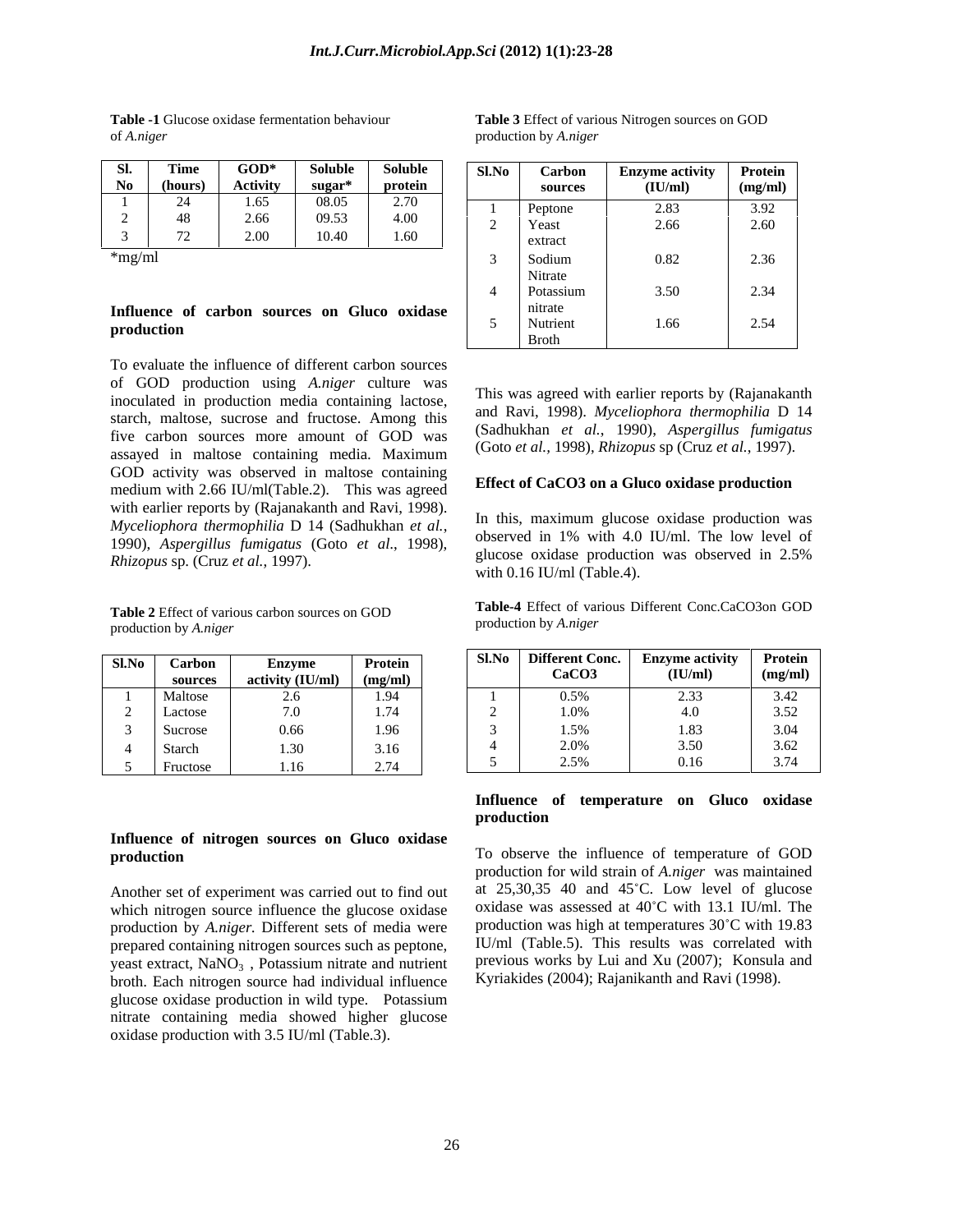|          | <b>Different</b>        | Enzyme           | Protein | Thermostability of GOD was correlated<br>(Table.8).             |
|----------|-------------------------|------------------|---------|-----------------------------------------------------------------|
| $Sl$ .No | <b>Temperature</b>      | activity         | (mg/ml) | with earlier studies of Liu and Xu (2007); Mitsuiki et          |
|          | ranges( ${}^{\circ}$ C) | (IU/ml)          |         | <i>al</i> (2005).                                               |
|          |                         | 7.0              | 3.54    |                                                                 |
|          |                         | 19.83            | 3.32    | Table-8 Thermostability of GOD activity                         |
|          |                         | $\sim$<br>. o. 1 | 3.56    |                                                                 |
|          |                         | $\sim$           | 3.64    |                                                                 |
|          |                         | 14.0             | 3.62    | Enzyme<br>$\mathbf{C}$ $\mathbf{N}$ $\mathbf{A}$<br>Tomporaturo |

### **Influence of pH on production Gluco oxidase**

An experiment was carried out to find out the effect of pH GOD production for wild strain of *A.niger*. The range of pH taken for this experiment was 4,5,6,7 and  $\overrightarrow{pH}$  stability 8. The maximum production was observed at pH 8 with 3.5 IU/ml (Table.6). This was agreed with  $\tau_{\text{the}}$  or  $\tau_{\text{the}}$  and  $\tau_{\text{the}}$  are  $\tau_{\text{the}}$  are  $\tau_{\text{the}}$  are  $\tau_{\text{the}}$  are determined earlier reports by Rajanikanth and Ravi (1998); (2001); Liu and Xu, (2007); Mitsuiki *et al* (2005).

**Table-6** Effect of various Different pH on

| <b>DI.</b> | Different pH  | Enzvme                       | Protein    |       | reported by Liu and Xu (2007); Mitsuiki et al (2005). |          |
|------------|---------------|------------------------------|------------|-------|-------------------------------------------------------|----------|
|            | <b>Ranges</b> | activity $(IU/ml)$ $(mg/ml)$ |            |       |                                                       |          |
|            |               | 0.16                         | 3,54<br>.  |       | Table-9 pH stability of GOD activity                  |          |
|            |               | .33                          | 3.10       |       |                                                       |          |
|            |               |                              | 3.38       |       |                                                       | Enzyme   |
|            |               | 0.66                         | 3.76       | Sl.No | Different pH                                          | activity |
|            |               |                              | 352<br>ے ب |       |                                                       | (IU/ml)  |

## **Effect of incubation periods on Gluco oxidase**

In this, maximum glucose oxidase production was observed in 96% with 21.5 IU/ml. The low level of glucose oxidase production was observed in 2.5% with 13.83 IU/ml (Table.7). .

Table-7 Effect of various Different Incubation periods **Chromatography** on GOD production by *A.niger* 

|          | Different incubation | Enzvmo | Protein | study, Rt value was found to be maximum in 0.81. It                                       |
|----------|----------------------|--------|---------|-------------------------------------------------------------------------------------------|
| $\bf No$ | periods (hrs)        |        |         | $\int$ activity (IU/ml) $\int$ (mg/ml) $\int$ was compared with standard and confirmed as |
|          |                      | 17.83  |         | glucose. This chromatography studies was compared                                         |
|          |                      | 13.83  |         | with previous work done by Dhanasekaran et al                                             |
|          |                      | 17.33  | 2.30    | $(2006)$ ; Najafi <i>et al</i> (2005). Therefore under optimum                            |
|          |                      | 21.50  |         | fermentation conditions involved in maltose and                                           |
|          | ⊥∠∪                  | 18.66  | 2.60    | potassium nitrate as supplements and pH of $8$ at $30^{\circ}$ C                          |

Thermal stability of GOD enzyme isolated from

**Table-5** Effect of various Different temperature on A*.niger* was examined at various temperatures, (40- GOD production by *A.niger* **Example 2000** along with various incubation periods, (30 **Different Enzyme Protein** (Table.8). Thermostability of GOD was correlated  $r$ anges( $\degree$ C)  $\qquad \qquad$   $\qquad \qquad$   $\qquad \qquad$   $\qquad \qquad$   $\qquad \qquad$   $\qquad \qquad$   $\qquad \qquad$   $\qquad \qquad$   $\qquad \qquad$   $\qquad \qquad$   $\qquad \qquad$   $\qquad \qquad$   $\qquad \qquad$   $\qquad \qquad$   $\qquad \qquad$   $\qquad \qquad$   $\qquad \qquad$   $\qquad \qquad$   $\qquad \qquad$   $\qquad \qquad$   $\qquad \qquad$   $\qquad \qquad$   $\qquad \qquad$ **(IU/ml)**  $dl(2005)$ minutes). The enzyme was stable at 60 ºC with 4.68 *al* ( 2005).

| Sl.No | Temperature | $\overline{\phantom{0}}$<br>Enzyme<br><b>Activity</b> |
|-------|-------------|-------------------------------------------------------|
|       |             | 3.54                                                  |
|       | 50.         | 3.87                                                  |
|       | 60          | 4.68                                                  |
|       | 70          | 4.05                                                  |
|       | vv.         | 3.64                                                  |

### **pH stability**

Figure 6 Ence of various Encerement prior by a pH activity. The enzyme was stable for 30 minutes at GOD production by *A.niger*  $\sim$   $\frac{1}{2}$ The optimum pH of the enzyme was determined using Tris HCl (pH 5-9.0). The purified enzyme was incubated in these buffers for 30minutes at 30ºC and the residual activity was assayed for determining its pH 8 with 6.31 (Table.9). Similar results have been

| 1.0                                           |       |              |                                   |
|-----------------------------------------------|-------|--------------|-----------------------------------|
| 0.66<br>$\sim$ $\sim$                         | Sl.No | Different pH | <b>Enzyme</b><br>activity         |
| $\gamma$ $\sim$<br>252<br>ں د                 |       |              | (TT)<br>$\left( \text{H} \right)$ |
|                                               |       |              |                                   |
| Effect of incubation periods on Gluco oxidase |       |              | 5.67<br>3.01                      |
| production                                    |       |              | 502<br>$\cup$ . $\cup$            |
|                                               |       |              | $\epsilon$ 21                     |
| this maximum alucose oxidase production was   |       |              | 500                               |

### **Separation of Gluco oxidase by Thin Layer Chromatography**

**Sl. Different incubation Enzyme Protein** study, Rf value was found to be maximum in 0.81. It  $(2006)$ ; Najafi et al  $(2005)$ . Therefore under optimum **Enzyme characterization** Strain of *A.niger* showed increased production under **Thermal stability Example 2018 The State State State State State State State State State State State State State State State State State State State State State State State State State State State State State State St** GOD was characterized by TLC technique. In this (2006); Najafi *et al* (2005). Therefore under optimum enhanced the production of Glucose oxidase. The most of the conditions.